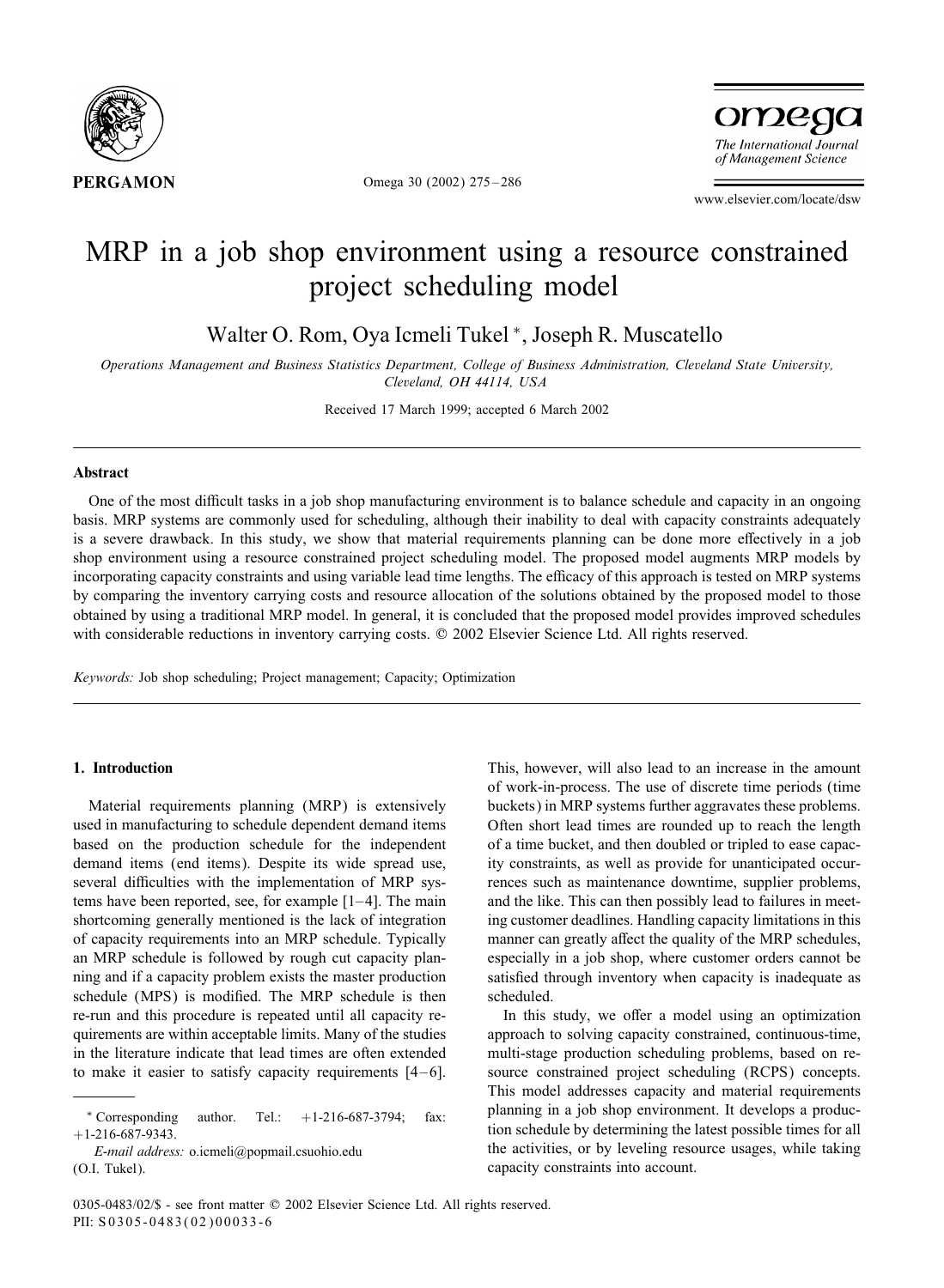The paper is organized as follows: In the next section, we review the literature on incorporating capacity into MRP systems and on using resource constrained project scheduling for material requirements planning. Then we discuss the relationship between RCPS and MRP systems using an example from the literature. The fourth section is devoted to the formulation and the description of the RCPS/MRP model, followed by the computational considerations and results. The last section is devoted to conclusions.

#### 2. Literature review

The integration of capacity limitations into the MRP planning process started in the early 1980s when many manufacturing companies started to use MRP as a primary planning tool. Several heuristic procedures for smoothing capacity usage while implementing MRP were proposed and evaluated. Schmitt et al. [7] study four capacity planning procedures, using simulation analysis to compare their on-time performance and their capacity utilization performance. The performance of a procedure is measured by testing it against the MRP requirements assuming that MRP provides feasible production plans. Harl and Ritzman [8] develop an algorithm to be used in conjunction with MRP to make planned order releases more sensitive to capacity limitations. The algorithm determines the lot sizes to smooth out the capacity problems at specific work centers. Again, here the general assumption is that the MPS is realistic and the average capacity at each work center over the planning horizon is sufficient. Billington et al. [9] suggest a mathematical programming approach for scheduling capacity constrained MRP systems. They propose a discrete-time, mixed-integer linear programming formulation. In order to reduce the number of variables, and thus the problem size, they introduce the idea of product structure compression. They demonstrate, with examples, several ways of compressing product trees and achieving up to 81% reduction in cases where only a few of the dependent parts use bottleneck resources. Sum and Hill [4] suggest a new framework, called IMPICT, for manufacturing planning and control systems to address capacity problems. In their framework, capacity constraints are explicitly considered and the planning horizon is assumed to be continuous. They present three heuristics for determining order sizes, rather than using an objective to evaluate schedules.

A recent study by Segerstedt  $[10]$  offers a mathematical formulation for capacity constrained multi-stage inventory and production control problem. The objective is to minimize inventory costs and shortage costs subject to capacity and inventory constraints. The practicality of both the formulation, and the accompanying dynamic programming procedure to solve it, are not tested. Brandimarte et al. [11] develop a general framework for finite capacity scheduling. It is a two step procedure which consists of a "reference trajectory" (an aggregate plan) and a scheme for shop Ioor

schedulers to respond to local conditions. The procedure assumes the availability of a feasible reference trajectory.

There is also a great deal of interest in integrating finite capacity planning into ERP/MRP software systems. For example, the SAP  $R/3$  production planning and control system tracks capacity and identifies bottleneck resources but is limited in providing revised schedules. IBM offers a software product called Production Resource Manager that provides the capability to obtain solutions for constrained and capacitated MRP.

In general, the studies in the MRP literature treat capacity constraints as an implementation issue rather than a component in the development of initial MRP schedule. The capacity constraints are enforced by relatively minor modifications of initial schedule, such as revising order release dates and lot sizes. For this approach to work well, the common assumption adopted is that a good initial schedule is available. However, methods of finding one are usually not addressed. This deficiency in the MRP literature motivated us to develop a model which integrates capacity into the planning process, using ideas for capacity management from the project scheduling literature.

Starting in the 1960s, studies in project scheduling suggested tools and techniques for managing limited capacity during the implementation of project activities and thus today there are many techniques which are widely used in practice and incorporated in the project scheduling software packages. The reader is referred to [12] for a review of the RCPS literature. Unfortunately, to date these techniques have not been tested for capacitated material requirements planning systems, although there is a close resemblance between resource constrained project scheduling and capacitated MRP.

Two studies in the project scheduling literature incorporate some material requirements planning concepts into resource constrained project scheduling. In 1980, Aquilano and Smith  $[13]$  developed a CPM/MRP algorithm for scheduling the activities of a project when they require material resources. Information on inventory levels and the material acquisition lead times are used in the algorithm to determine the availability of materials during the implementation of the activities. In their follow up work [14], a heuristic procedure is developed where the CPM/MRP algorithm is used to generate initial non-resource constrained schedules. A parallel scheduling scheme is then applied to this schedule to make it resource feasible. Both studies use input from an MRP system to develop early start schedules for projects that use materials and resources.

In the RCPS literature the model developed by Icmeli and Rom [15] has the required attributes to be an alternative approach for scheduling in MRP. In particular, it allows for the use of various objectives such as maximizing the value of a project or minimizing the project timeline. It also has flexibility in the way the capacity constraints can be expressed. The model we propose here is an extension of the one in [15]. The objective function and the constraints are